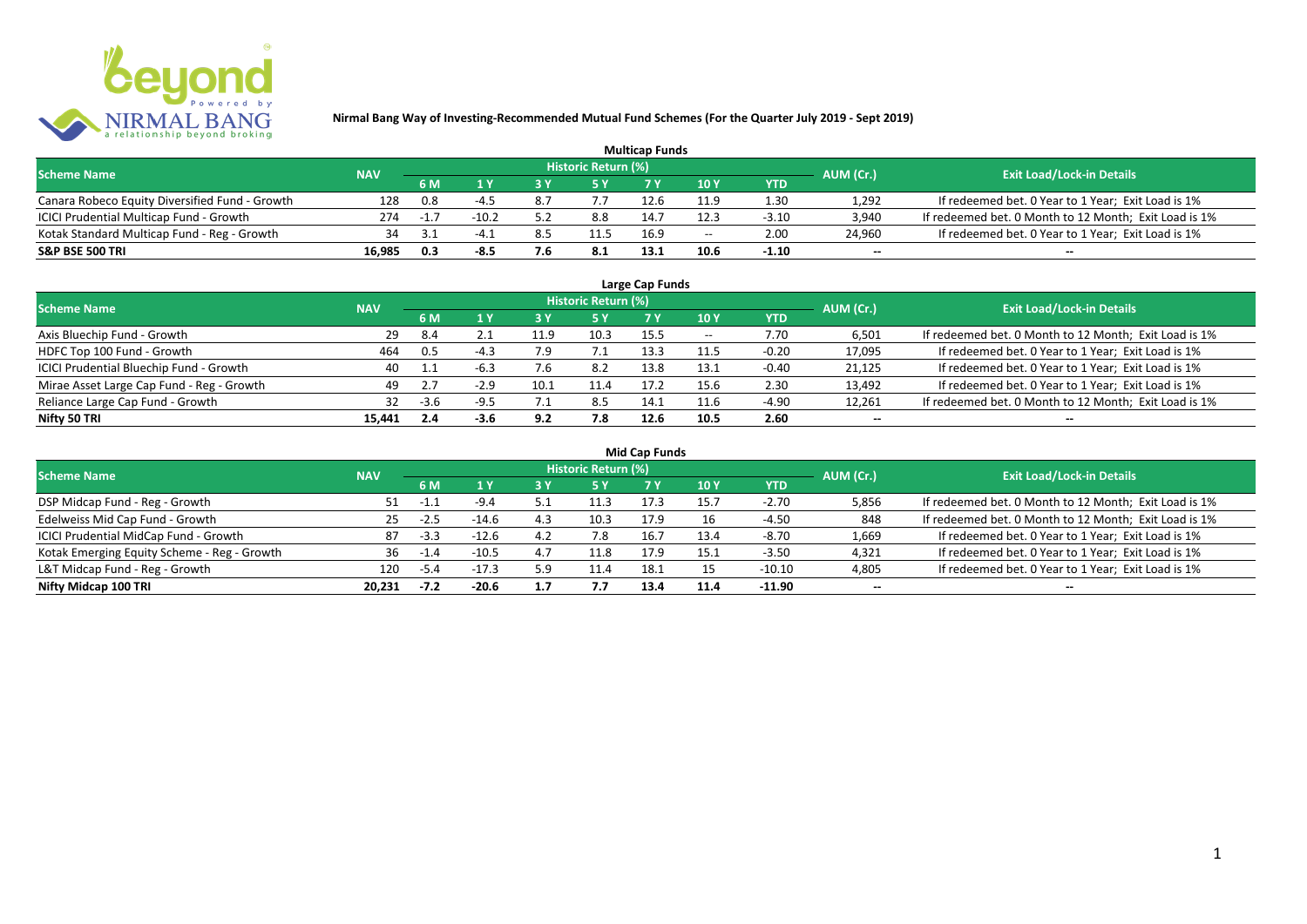

| Large & Midcap                                   |            |        |         |  |                     |      |      |         |           |                                                    |  |  |  |  |
|--------------------------------------------------|------------|--------|---------|--|---------------------|------|------|---------|-----------|----------------------------------------------------|--|--|--|--|
| <b>Scheme Name</b>                               | <b>NAV</b> |        |         |  | Historic Return (%) |      |      |         | AUM (Cr.) | <b>Exit Load/Lock-in Details</b>                   |  |  |  |  |
|                                                  |            | 6 M    |         |  |                     |      | 10Y  | YTD     |           |                                                    |  |  |  |  |
| Canara Robeco Emerging Equities - Growth         | 86         | $-2.9$ | $-12.$  |  | 12.8                | 20.4 | 18.6 | $-3.20$ | 4,640     | If redeemed bet. 0 Year to 1 Year; Exit Load is 1% |  |  |  |  |
| Invesco India Growth Opportunities Fund - Growth |            |        | -6.9    |  | 10.4                | 15.2 | 12.9 | 0.60    | 1,560     | If redeemed bet. 0 Year to 1 Year; Exit Load is 1% |  |  |  |  |
| NIFTY Large Midcap 250 TRI                       | 6.712      | -1.8   | $-11.8$ |  | 9.3                 | 14.8 | 11.7 | -4.10   | $-$       | $- -$                                              |  |  |  |  |

| <b>Focused Funds</b>             |            |     |      |  |                     |      |       |            |                          |                                                       |  |  |  |  |
|----------------------------------|------------|-----|------|--|---------------------|------|-------|------------|--------------------------|-------------------------------------------------------|--|--|--|--|
| <b>Scheme Name</b>               | <b>NAV</b> |     |      |  | Historic Return (%) |      |       |            | AUM (Cr.)                | <b>Exit Load/Lock-in Details</b>                      |  |  |  |  |
|                                  |            | 6 M |      |  |                     |      | 10 Y  | <b>YTD</b> |                          |                                                       |  |  |  |  |
| Axis Focused 25 Fund - Growth    | 28         |     |      |  | 12.1                | 15.3 | $- -$ | 2.50       | 7.785                    | If redeemed bet. 0 Month to 12 Month; Exit Load is 1% |  |  |  |  |
| SBI Focused Equity Fund - Growth | 135        | 3.8 |      |  | 10.9                |      |       | 2.20       | 4.984                    | If redeemed bet. 0 Year to 1 Year; Exit Load is 1%    |  |  |  |  |
| <b>S&amp;P BSE 500 TRI</b>       | 16.985     | 0.3 | -8.5 |  | 8.1                 | 13.1 | 10.6  | $-1.10$    | $\overline{\phantom{a}}$ | $- -$                                                 |  |  |  |  |

|                                                |            |         |         |                     |      | <b>Small Cap Funds</b> |                                       |          |                          |                                                    |
|------------------------------------------------|------------|---------|---------|---------------------|------|------------------------|---------------------------------------|----------|--------------------------|----------------------------------------------------|
| <b>Scheme Name</b>                             | <b>NAV</b> |         |         | Historic Return (%) |      |                        |                                       |          | AUM (Cr.)                | <b>Exit Load/Lock-in Details</b>                   |
|                                                |            | 6 M     |         |                     |      |                        | 10 Y                                  | YTD      |                          |                                                    |
| Franklin India Smaller Companies Fund - Growth | 47         | $-7.8$  | $-19.3$ | $-0.3$              | 7.9  | 18.6                   |                                       | $-10.80$ | 6,729                    | If redeemed bet. 0 Year to 1 Year; Exit Load is 1% |
| HDFC Small Cap Fund - Growth                   | 38         | $-9.8$  | $-18.7$ |                     | 10.6 | 15.6                   | 13.2                                  | $-12.00$ | 7,894                    | If redeemed bet. 0 Year to 1 Year; Exit Load is 1% |
| L&T Emerging Businesses Fund - Reg - Growth    |            | $-9.2$  | $-21.5$ | 6.6                 | 11.6 | $-$                    | $\hspace{0.05cm}$ – $\hspace{0.05cm}$ | $-13.60$ | 5,611                    | If redeemed bet. 0 Year to 1 Year; Exit Load is 1% |
| Nifty Smallcap 100 TRI                         | 6.668      | $-10.1$ | $-28.4$ | $-3.2$              | 2.2  | 93                     |                                       | -15.10   | $\overline{\phantom{a}}$ | $-$                                                |

| ELSS Schemes (Tax Saving u/s 80-C)            |            |      |         |                            |                                       |           |       |            |                          |                                  |  |  |  |
|-----------------------------------------------|------------|------|---------|----------------------------|---------------------------------------|-----------|-------|------------|--------------------------|----------------------------------|--|--|--|
| <b>Scheme Name</b>                            | <b>NAV</b> |      |         | <b>Historic Return (%)</b> |                                       |           |       |            | AUM (Cr.)                | <b>Exit Load/Lock-in Details</b> |  |  |  |
|                                               |            | 6 M  | 1 Y     | 3 Y                        | 75 Y                                  | <b>7Y</b> | 10Y   | <b>YTD</b> |                          |                                  |  |  |  |
| Aditya Birla Sun Life Tax Relief 96 - Growth  | 29         | -4.5 | $-14.3$ | 6.4                        | 10.5                                  | 16.1      | 12.2  | $-6.60$    | 8,416                    | Nil                              |  |  |  |
| Axis Long Term Equity Fund - Growth           | 44         | 6.4  |         | 9.8                        | 11.6                                  | 18.9      | $- -$ | 3.20       | 18,953                   | Nil                              |  |  |  |
| IDFC Tax Advantage (ELSS) Fund - Reg - Growth |            | -3.7 | $-14.2$ |                            | 8.7                                   | 14.9      | 13.2  | $-6.30$    | 1,902                    | Nil                              |  |  |  |
| Invesco India Tax Plan - Growth               | 49         |      | $-8.8$  | 7.5                        | 9.8                                   | 15.8      | 14.2  | $-0.50$    | 837                      | Nil                              |  |  |  |
| Mirae Asset Tax Saver Fund - Reg - Growth     |            | 3.5  | $-2.5$  | 12.8                       | $\hspace{0.05cm}$ – $\hspace{0.05cm}$ | $-$       | $- -$ | 2.60       | 2,208                    | Nil                              |  |  |  |
| <b>S&amp;P BSE 200 TRI</b>                    | 5,510      | 1.2  | $-6.7$  | 8.3                        | 8.3                                   | 13.3      | 10.8  | 0.10       | $\overline{\phantom{a}}$ | $\overline{\phantom{a}}$         |  |  |  |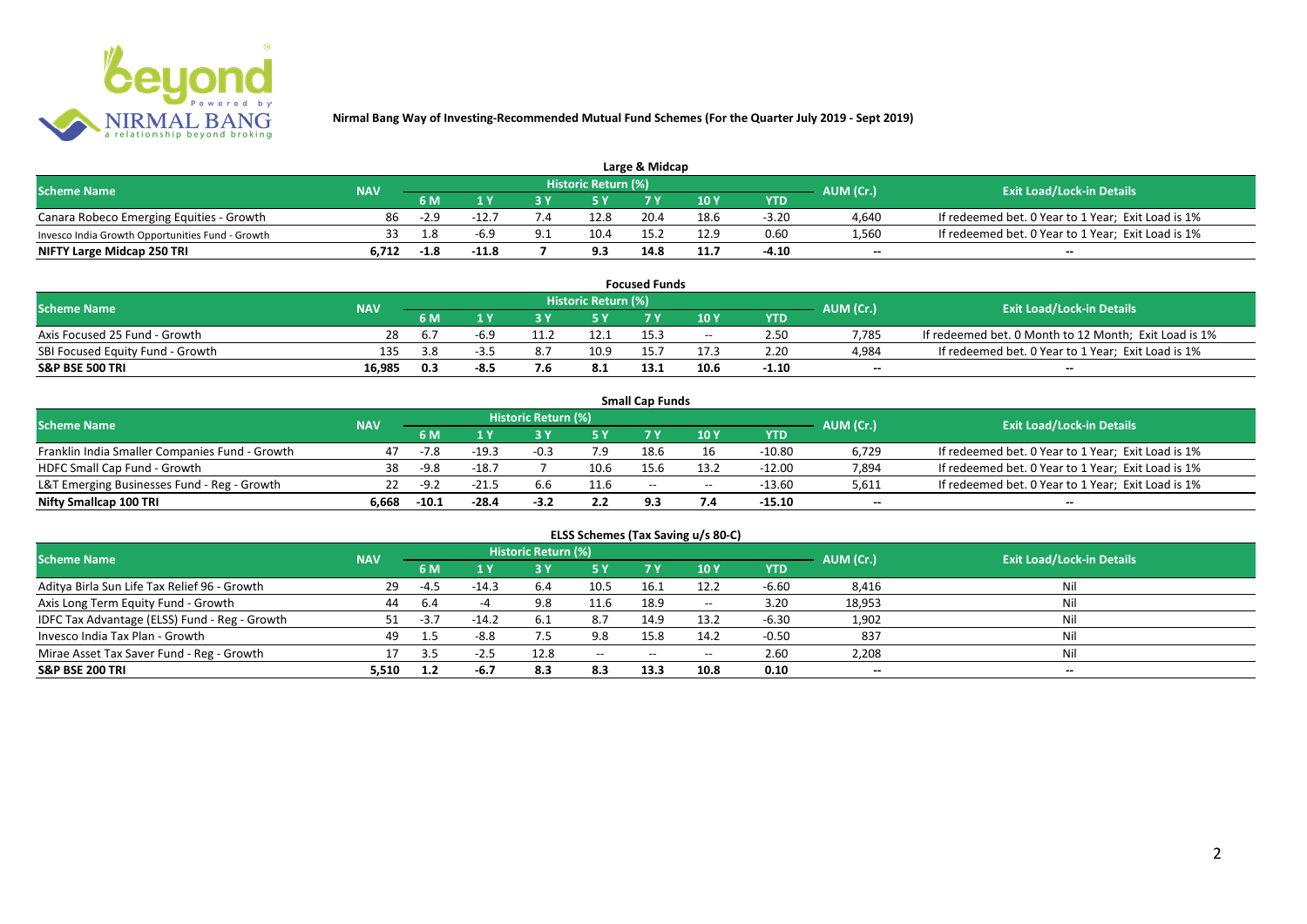

| <b>Contra/Value Fund</b>                  |            |           |                                  |     |      |      |      |         |        |                                                    |  |  |  |  |
|-------------------------------------------|------------|-----------|----------------------------------|-----|------|------|------|---------|--------|----------------------------------------------------|--|--|--|--|
| <b>Scheme Name</b>                        | <b>NAV</b> | AUM (Cr.) | <b>Exit Load/Lock-in Details</b> |     |      |      |      |         |        |                                                    |  |  |  |  |
|                                           |            | 6 M       |                                  |     |      |      | 10 Y | YTD     |        |                                                    |  |  |  |  |
| Kotak India EQ Contra Fund - Reg - Growth |            |           |                                  |     | 9.1  | 13.8 |      | 0.90    | 811    | If redeemed bet. 0 Year to 1 Year; Exit Load is 1% |  |  |  |  |
| Invesco India Contra Fund - Growth        | 45         | $-0.9$    | $-10.5$                          |     | 10.8 |      | 13.4 | $-3.30$ | 3.880  | If redeemed bet. 0 Year to 1 Year; Exit Load is 1% |  |  |  |  |
| UTI Value Opportunities Fund - Growth     | 58         | 0.4       | $-9.5$                           | 4.b |      | 10.7 | 10.9 | $-1.00$ | 4,211  | If redeemed bet. 0 Year to 1 Year; Exit Load is 1% |  |  |  |  |
| S&P BSE 500 TRI                           | 16.985     | 0.3       | -8.5                             |     |      |      | 10.6 | $-1.10$ | $\sim$ | $\qquad \qquad$                                    |  |  |  |  |

|                                                                           |            |        |         |                     |           | Sector/Thematic |       |            |                          |                                                    |
|---------------------------------------------------------------------------|------------|--------|---------|---------------------|-----------|-----------------|-------|------------|--------------------------|----------------------------------------------------|
| <b>Scheme Name</b>                                                        | <b>NAV</b> |        |         | Historic Return (%) |           |                 |       |            | AUM (Cr.)                | <b>Exit Load/Lock-in Details</b>                   |
|                                                                           |            | 6 M    | 4 Y     |                     | <b>5Y</b> | <b>7Y</b>       | 10Y   | <b>YTD</b> |                          |                                                    |
| Canara Robeco Consumer Trends Fund - Reg - Growth                         | 38         | 3.0    | $-4.6$  | 9.1                 | 12.5      | 16.4            | $- -$ | 0.90       | 319                      | If redeemed bet. 0 Year to 1 Year; Exit Load is 1% |
| Mirae Asset Great Consumer Fund - Growth                                  | 33         | 0.1    |         | 10.9                | 11.6      | 16.1            | $- -$ | $-3.50$    | 766                      | If redeemed bet. 0 Year to 1 Year; Exit Load is 1% |
| ICICI Prudential Technology Fund - Growth                                 | 60         | $-0.6$ | $-0.7$  | 15.7                | 9.9       | 18.1            | 17.9  | 6.30       | 441                      | If redeemed bet. 0 Day to 15 Day; Exit Load is 1%  |
| Reliance Pharma Fund - Growth                                             | 141        | $-5.7$ | $-13.3$ | $-0.7$              | 4.8       | 11.9            | 16    | -5.70      | 2,344                    | If redeemed bet. 0 Year to 1 Year; Exit Load is 1% |
| ICICI Prudential Banking and Financial Services Fund -<br>Retail - Growth | 61         | 2.3    | $-3.8$  | 9.8                 | 13.7      | 19.2            | 17.2  | $-0.50$    | 3.185                    | If redeemed bet. 0 Day to 15 Day; Exit Load is 1%  |
| Reliance Banking Fund - Growth                                            | 255        | $-0.2$ | $-11.2$ | 7.9                 | 10.5      | 15.7            | 15    | $-3.70$    | 2,924                    | If redeemed bet. 0 Year to 1 Year; Exit Load is 1% |
| <b>S&amp;P BSE 500 TRI</b>                                                | 16,985     | 0.3    | -8.5    | 7.6                 | 8.1       | 13.1            | 10.6  | $-1.10$    | $\overline{\phantom{a}}$ | $- -$                                              |

| <b>Dynamic Asset Allocation Funds</b>            |            |     |        |                            |                                       |                                       |       |            |                          |                                                         |  |  |  |  |
|--------------------------------------------------|------------|-----|--------|----------------------------|---------------------------------------|---------------------------------------|-------|------------|--------------------------|---------------------------------------------------------|--|--|--|--|
| Scheme Name                                      | <b>NAV</b> |     |        | <b>Historic Return (%)</b> |                                       |                                       |       |            | AUM (Cr.)                | <b>Exit Load/Lock-in Details</b>                        |  |  |  |  |
|                                                  |            | 6 M | 1 Y    | 3 Y                        | 5 Y                                   |                                       | 10 Y  | <b>YTD</b> |                          |                                                         |  |  |  |  |
| ICICI Prudential Balanced Advantage Fund - Reg - | 35         |     | 2.8    |                            | 8.5                                   |                                       |       | 2.60       |                          |                                                         |  |  |  |  |
| Growth                                           |            | 3.2 |        |                            |                                       | 12.8                                  | 12.3  |            | 27.798                   | If redeemed bet. 0 Year to 1 Year; Exit Load is 1%      |  |  |  |  |
| Invesco India Dynamic Equity Fund - Growth       | 29         | 3.3 | $-2.4$ | b.5                        |                                       | 12.9                                  |       | 3.20       | 924                      | If redeemed bet. 0 Month to 3 Month; Exit Load is 0.25% |  |  |  |  |
| Reliance Balanced Advantage Fund - Growth        | 89         | 2.0 | 0.9    |                            | 7.8                                   | 13.1                                  |       | 2.50       | 2,195                    | If redeemed bet. 0 Month to 12 Month; Exit Load is 1%   |  |  |  |  |
| SBI Dynamic Asset Allocation Fund - Reg - Growth |            | 0.4 | $-1.4$ | 6.2                        | $\hspace{0.05cm}$ – $\hspace{0.05cm}$ | $\hspace{0.05cm}$ – $\hspace{0.05cm}$ | $- -$ | 0.70       | 684                      | If redeemed bet. 0 Month to 12 Month; Exit Load is 1%   |  |  |  |  |
| NIFTY 50 Hybrid Composite Debt 65:35 Index       | 9.827      | 4.6 | 1.7    | 8.9                        | 8.4                                   | 11.4                                  | 9.9   | 4.90       | $\overline{\phantom{a}}$ | $- -$                                                   |  |  |  |  |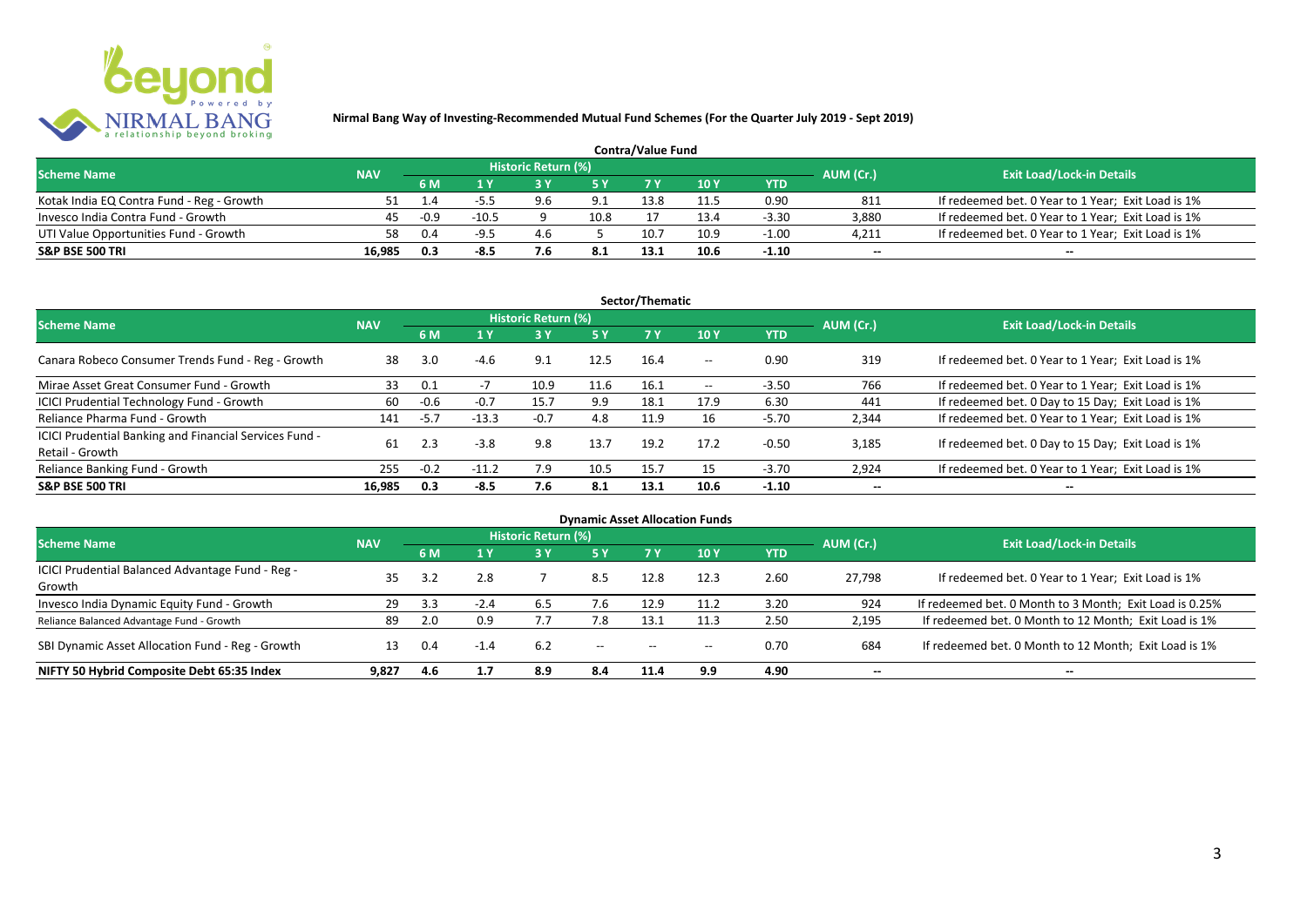

|                                                 |            |     |        |                            |       | <b>Hybrid Aggressive</b> |                 |         |                          |                                                       |
|-------------------------------------------------|------------|-----|--------|----------------------------|-------|--------------------------|-----------------|---------|--------------------------|-------------------------------------------------------|
| <b>Scheme Name</b>                              | <b>NAV</b> |     |        | <b>Historic Return (%)</b> |       |                          |                 |         | AUM (Cr.)                | <b>Exit Load/Lock-in Details</b>                      |
|                                                 |            | 6 M | 1 Y    |                            |       |                          | 10 <sub>Y</sub> | YTD     |                          |                                                       |
| HDFC Hybrid Equity Fund - Growth                |            | 1.8 | $-2.2$ | 4.5                        |       | 10.8                     | 9.6             | 1.00    | 21,151                   | If redeemed bet. 0 Year to 1 Year; Exit Load is 1%    |
| ICICI Prudential Equity & Debt Fund - Growth    | 128        | 0.8 | $-3.6$ | 6.9                        | 9.1   | 14.6                     | 13.8            | $-0.20$ | 24,313                   | If redeemed bet. 0 Year to 1 Year; Exit Load is 1%    |
| Mirae Asset Hybrid - Equity Fund - Reg - Growth | 15         | 3.4 | 0.5    |                            | $- -$ | $- -$                    |                 | 3.30    | 2,297                    | If redeemed bet. 0 Year to 1 Year; Exit Load is 1%    |
| SBI Equity Hybrid Fund - Growth                 | 133        | 5.3 |        | 8.2                        | 10.1  | 15.3                     |                 | 4.00    | 29,408                   | If redeemed bet. 0 Month to 12 Month; Exit Load is 1% |
| Canara Robeco Equity Hybrid Fund - Growth       | 154        |     | -0.9   |                            | 9.4   | 13.3                     | 12.4            | 2.60    | 2,298                    | If redeemed bet. 0 Year to 1 Year; Exit Load is 1%    |
| NIFTY 50 Hybrid Composite Debt 65:35 Index      | 9.827      | 4.6 | 1.7    | 8.9                        | 8.4   | 11.4                     | 9.9             | 4.90    | $\overline{\phantom{a}}$ | $\overline{\phantom{a}}$                              |

| <b>Arbitrage Fund</b>                      |            |     |     |                     |     |  |     |            |           |                                                         |  |  |  |
|--------------------------------------------|------------|-----|-----|---------------------|-----|--|-----|------------|-----------|---------------------------------------------------------|--|--|--|
| <b>Scheme Name</b>                         | <b>NAV</b> |     |     | Historic Return (%) |     |  |     |            | AUM (Cr.) | <b>Exit Load/Lock-in Details</b>                        |  |  |  |
|                                            |            | 1 M |     | 6 M                 |     |  |     | <b>YTD</b> |           |                                                         |  |  |  |
| IDFC Arbitrage Fund - Reg - Growth         | 24         |     |     |                     | 6.9 |  | 6.2 | 6.90       | 7.382     | If redeemed bet. 0 Month to 1 Month; Exit Load is 0.25% |  |  |  |
| Kotak Equity Arbitrage Fund - Reg - Growth |            | 6.4 | 6.4 |                     |     |  | 6.3 | 6.70       | 14.527    | If redeemed bet. 0 Day to 30 Day; Exit Load is 0.25%    |  |  |  |
| Reliance Arbitrage Fund - Growth           | 20         |     |     |                     | 6.9 |  | 6.4 | 6.80       | 8.904     | If redeemed bet. 0 Month to 1 Month; Exit Load is 0.25% |  |  |  |

|                                          |                          |              |       |                     |        | <b>Equity Saver</b> |                                       |                          |                          |                                                       |
|------------------------------------------|--------------------------|--------------|-------|---------------------|--------|---------------------|---------------------------------------|--------------------------|--------------------------|-------------------------------------------------------|
| <b>Scheme Name</b>                       | <b>NAV</b>               |              |       | Historic Return (%) |        |                     |                                       |                          | AUM (Cr.)                | <b>Exit Load/Lock-in Details</b>                      |
|                                          |                          | 6 M          |       |                     |        |                     | 10 Y                                  | <b>YTD</b>               |                          |                                                       |
| Axis Equity Saver Fund - Reg - Growth    |                          |              |       | 6.8                 | $- -$  | $- -$               | $\overline{\phantom{a}}$              | 3.90                     | 753                      | If redeemed bet. 0 Month to 12 Month; Exit Load is 1% |
| HDFC Equity Savings Fund - Growth        | 36                       | 1.9          | 0.9   |                     | 7.4    | 8.8                 |                                       | 1.90                     | 5,138                    | If redeemed bet. 0 Year to 1 Year; Exit Load is 1%    |
| Kotak Equity Savings Fund - Reg - Growth |                          | 2.3          |       | 6.8                 | $- -$  | $- -$               | $\hspace{0.05cm}$ – $\hspace{0.05cm}$ | 2.70                     | 2,003                    | If redeemed bet. 0 Year to 1 Year; Exit Load is 1%    |
| CRISIL Hybrid 50+50 - Moderate Index*    | $\overline{\phantom{a}}$ | $\mathbf{m}$ | $- -$ | $- -$               | $\sim$ | $- -$               | $\overline{\phantom{a}}$              | $\overline{\phantom{a}}$ | $\overline{\phantom{a}}$ | $- -$                                                 |

| <b>Liquid Funds</b>                       |            |      |     |                     |     |       |            |                          |           |                                  |  |  |  |
|-------------------------------------------|------------|------|-----|---------------------|-----|-------|------------|--------------------------|-----------|----------------------------------|--|--|--|
| <b>Scheme Name</b>                        | <b>NAV</b> |      |     | Historic Return (%) |     |       | <b>YTM</b> | Avg                      | AUM (Cr.) | <b>Exit Load/Lock-in Details</b> |  |  |  |
|                                           |            | 1 W. | 2 W | 1 M                 | 3 M | 1Y    |            | <b>Maturity</b>          |           |                                  |  |  |  |
| Axis Liquid Fund - Growth                 | 2,125      | 5.6  |     |                     | 6.5 |       | 6.01       | 0.09                     | 30,115    | Nil                              |  |  |  |
| IDFC Cash Fund - Reg - Growth             | 2,320      | 5.4  |     |                     | 6.2 |       | 5.89       | 0.07                     | 11,025    | Nil                              |  |  |  |
| Kotak Liquid Scheme - Reg - Growth        | 3,879      | 5.4  |     | 5.8                 | 6.3 |       | 5.96       | 0.08                     | 29,444    | Nil                              |  |  |  |
| Mirae Asset Cash Management Fund - Growth | 2,006      | 5.5  |     | 5.8                 | 6.4 |       | 5.95       | 0.08                     | 3,463     | Nil                              |  |  |  |
| <b>CRISIL Liquid Fund Index</b>           | $\sim$     | 5.8  |     | 6.1                 | 6.7 | $- -$ | $- -$      | $\overline{\phantom{a}}$ | --        | $- -$                            |  |  |  |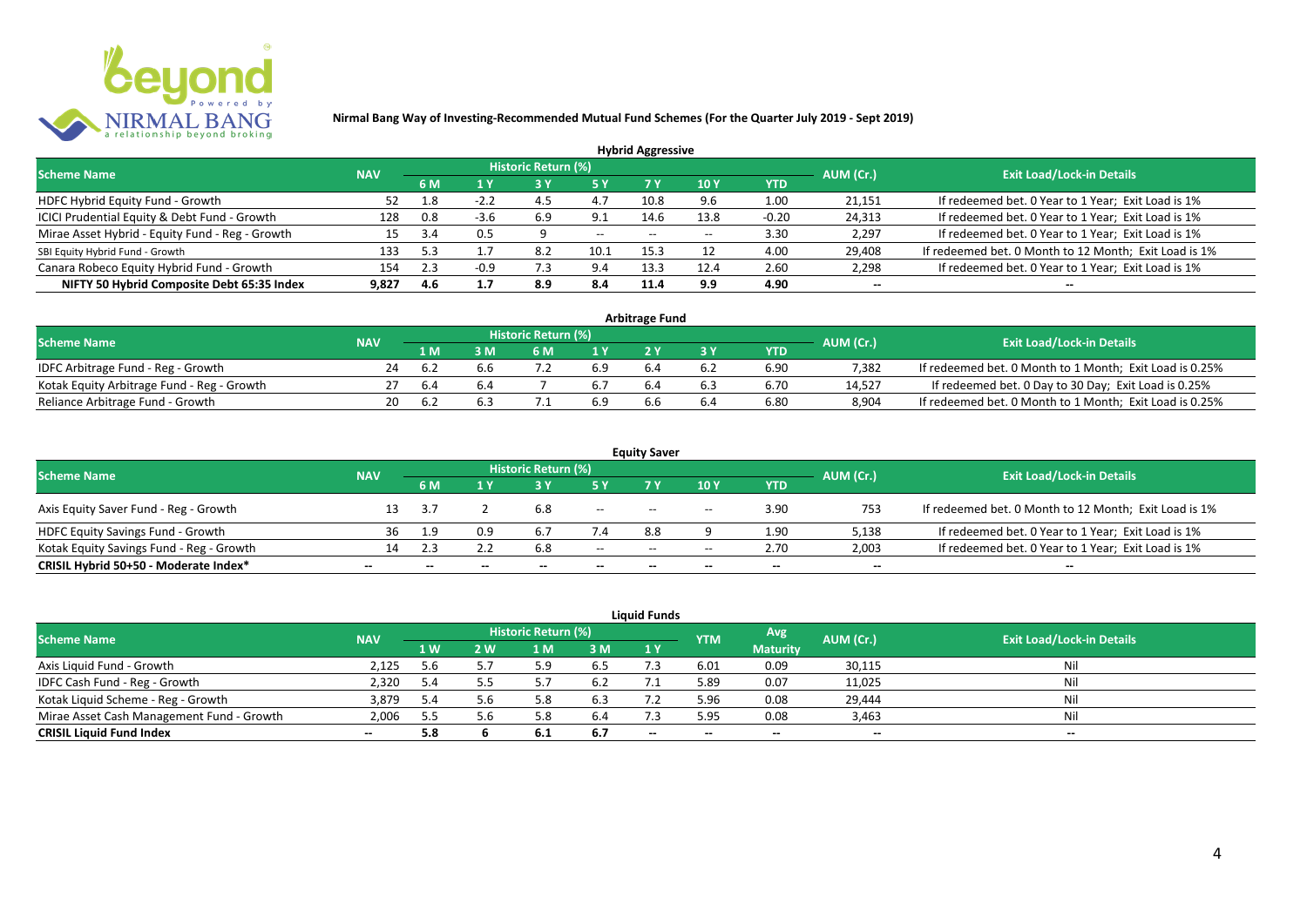

| <b>Ultra Short Fund</b>                       |            |       |     |                     |       |                          |            |                 |                          |                                  |  |  |  |  |
|-----------------------------------------------|------------|-------|-----|---------------------|-------|--------------------------|------------|-----------------|--------------------------|----------------------------------|--|--|--|--|
| <b>Scheme Name</b>                            | <b>NAV</b> |       |     | Historic Return (%) |       |                          | <b>YTM</b> | Avg             | AUM (Cr.)                | <b>Exit Load/Lock-in Details</b> |  |  |  |  |
|                                               |            | 1 M . | 3 M | 6 M                 |       |                          |            | <b>Maturity</b> |                          |                                  |  |  |  |  |
| HDFC Ultra Short Term Fund - Reg - Growth     |            | 7.8   |     | 8.6                 | $- -$ | $- -$                    | 6.82       | 0.52            | 7.440                    | Nil                              |  |  |  |  |
| IDFC Ultra Short Term Fund - Reg - Growth     |            | 8.2   |     | 8.7                 | 8.7   | $\hspace{0.05cm} \ldots$ | 6.61       | 0.47            | 3,258                    | Nil                              |  |  |  |  |
| SBI Magnum Ultra Short Duration Fund - Growth | 4.287      | -8.1  |     |                     | 8.6   |                          | 6.94       | 0.46            | 8.447                    | Nil                              |  |  |  |  |
| <b>NIFTY Ultra Short Duration Debt Index</b>  | 3.912      | 7.5   |     | 8.3                 | 8.5   |                          | $-$        | $-$             | $\overline{\phantom{a}}$ | $\overline{\phantom{a}}$         |  |  |  |  |

| <b>Money Market Fund</b>                                   |            |     |     |                            |                          |           |            |                        |                          |                                  |  |  |  |
|------------------------------------------------------------|------------|-----|-----|----------------------------|--------------------------|-----------|------------|------------------------|--------------------------|----------------------------------|--|--|--|
| <b>Scheme Name</b>                                         | <b>NAV</b> |     |     | <b>Historic Return (%)</b> |                          |           | <b>YTM</b> | Avg<br><b>Maturity</b> | AUM (Cr.)                | <b>Exit Load/Lock-in Details</b> |  |  |  |
|                                                            |            | 1 M | 3M  | 6 M                        | 1Y                       | <b>3Y</b> |            |                        |                          |                                  |  |  |  |
| Aditya Birla Sun Life Money Manager Fund - Reg -<br>Growth | 259        | 8.1 | 8.6 | 8.9                        | 8.8                      | 7.6       | 6.55       | 0.52                   | 11,755                   | Nil                              |  |  |  |
| ICICI Prudential Money Market Fund - Reg - Growth          | 268        | 7.9 | 8.2 | 8.6                        | 8.4                      | 7.4       | 6.39       | 0.39                   | 9,064                    | Nil                              |  |  |  |
| Reliance Money Market Fund - Growth                        | 2,923      | 7.7 | 8.4 | 8.8                        | 8.7                      |           | 6.54       | 0.42                   | 3,320                    | Nil                              |  |  |  |
| UTI Money Market Fund - Reg - Growth                       | 2,173      | 7.7 | 8.4 | 8.7                        | 8.6                      | 7.5       | 6.61       | 0.50                   | 6,472                    | Nil                              |  |  |  |
| <b>CRISIL Liquid Fund Index</b>                            | $- -$      | 6.1 | 6.7 | $\overline{\phantom{a}}$   | $\overline{\phantom{a}}$ | $\!-$     | $\!-$      | $\sim$                 | $\overline{\phantom{a}}$ | $\overline{\phantom{a}}$         |  |  |  |

| <b>Short Term Fund</b>                          |            |     |      |                     |      |  |            |                 |           |                                  |  |  |  |  |
|-------------------------------------------------|------------|-----|------|---------------------|------|--|------------|-----------------|-----------|----------------------------------|--|--|--|--|
| <b>Scheme Name</b>                              | <b>NAV</b> |     |      | Historic Return (%) |      |  | <b>YTM</b> | <b>Avg</b>      | AUM (Cr.) | <b>Exit Load/Lock-in Details</b> |  |  |  |  |
|                                                 |            | 1 M |      | 5 M                 |      |  |            | <b>Maturity</b> |           |                                  |  |  |  |  |
| HDFC Short Term Debt Fund - Growth              |            | 8.9 | 10.8 | 10.8                | 9.7  |  | .73        | 2.59            | 8,173     | Nil                              |  |  |  |  |
| IDFC Bond Fund - Short Term Plan - Reg - Growth | 40         | 9.3 | 10.6 | 11.2                | 10.3 |  | .25        | 2.15            | 8,258     | Nil                              |  |  |  |  |
| Kotak Bond Short Term Plan - Reg - Growth       | 36         |     | 10.4 | 11.2                | 99   |  | 7.69       | 2.75            | 9,355     | Nil                              |  |  |  |  |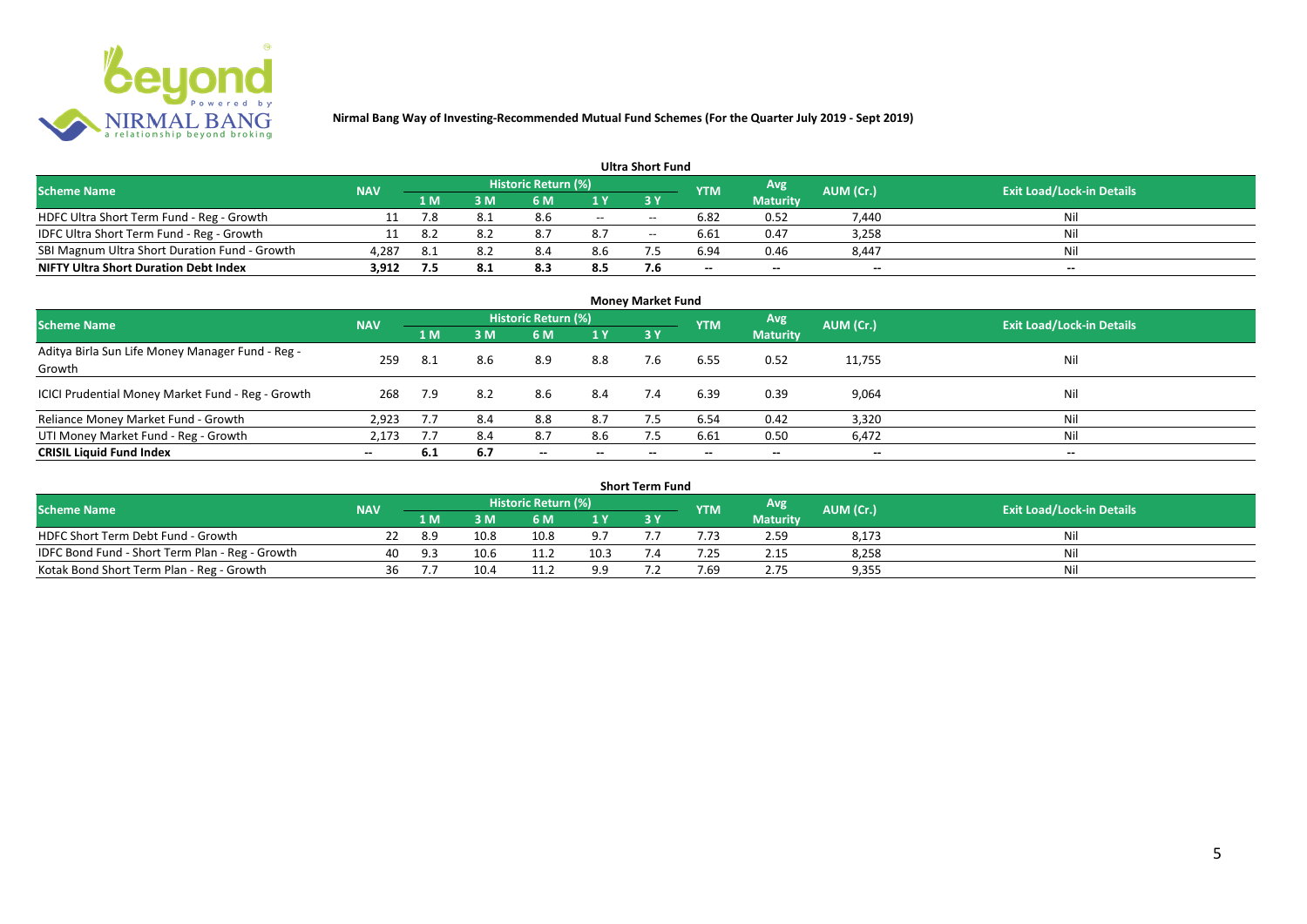

| <b>Low Duration Fund</b>                  |            |     |     |                     |     |  |            |                 |           |                                  |  |  |  |  |
|-------------------------------------------|------------|-----|-----|---------------------|-----|--|------------|-----------------|-----------|----------------------------------|--|--|--|--|
| <b>Scheme Name</b>                        | <b>NAV</b> |     |     | Historic Return (%) |     |  | <b>YTM</b> | Avg             | AUM (Cr.) | <b>Exit Load/Lock-in Details</b> |  |  |  |  |
|                                           |            | 1 M |     | 6 M.                |     |  |            | <b>Maturity</b> |           |                                  |  |  |  |  |
| <b>HDFC Low Duration Fund - Growth</b>    |            |     | 8.3 | 8.8                 | 8.2 |  | .19        | 0.96            | 15,491    | Nli                              |  |  |  |  |
| Canara Robeco Savings Fund - Reg - Growth | 30         | 8.4 |     |                     | 8.5 |  | 6.8        | 0.80            | 1,049     | Ni                               |  |  |  |  |
| IDFC Low Duration Fund - Reg - Growth     | 28         |     |     |                     | 8.8 |  | 6.8        | 0.88            | 4.167     | -Ni                              |  |  |  |  |

#### **1 M 3 M 6 M 1 Y 3 Y** NOFC Banking and PSU Debt Fund - Reg - Growth 16 8.0 10.6 11.8 10.4 7.6 8.00 2.71 3,285 Nil<br>
Kotak Banking and PSU Debt Fund - Reg - Growth 44 6.3 12 12.9 11.2 8 7.3 3.76 2,198 Nil Kotak Banking and PSU Debt Fund - Reg - Growth 44 6.3 12 12.9 11.2 8 7.3 3.76 2,198 Nil IDFC Banking & PSU Debt Fund - Reg - Growth 17 10.6 12.6 14 12.5 7.9 7.29 3.15 7,544 Nil **Banking & PSU Bond Funds Scheme Name NAV REGISTER AUM (Cr.) AUM (Cr.)** Exit Load/Lock-in Details **Historic Return (%) Maturity**

| <b>Corporate Bond Funds</b>                         |            |        |      |      |      |     |            |                 |           |                                  |  |  |  |  |
|-----------------------------------------------------|------------|--------|------|------|------|-----|------------|-----------------|-----------|----------------------------------|--|--|--|--|
| <b>Scheme Name</b>                                  | <b>NAV</b> |        |      |      |      |     | <b>YTM</b> | <b>Avg</b>      | AUM (Cr.) | <b>Exit Load/Lock-in Details</b> |  |  |  |  |
|                                                     |            | /1 M / | 3 M  | 6 M  | 1Y   |     |            | <b>Maturity</b> |           |                                  |  |  |  |  |
| ICICI Prudential Corporate Bond Fund - Reg - Growth | 20         | 7.9    | 10.2 | 11.4 | 9.7  | 7.6 | 7.37       | 2.51            | 7,771     | Nil                              |  |  |  |  |
| HDFC Corporate Bond Fund - Growth                   |            | 7.3    | 12.4 | 13.2 | 11.2 |     | 7.48       | 4.12            | 12,416    | Ni                               |  |  |  |  |
| Kotak Corporate Bond Fund - Std - Growth            | 2,576      | 9.8    | 10.1 | 10.8 | 9.8  | 8.1 | 7.46       | 1.58            | 2,334     | Ni                               |  |  |  |  |